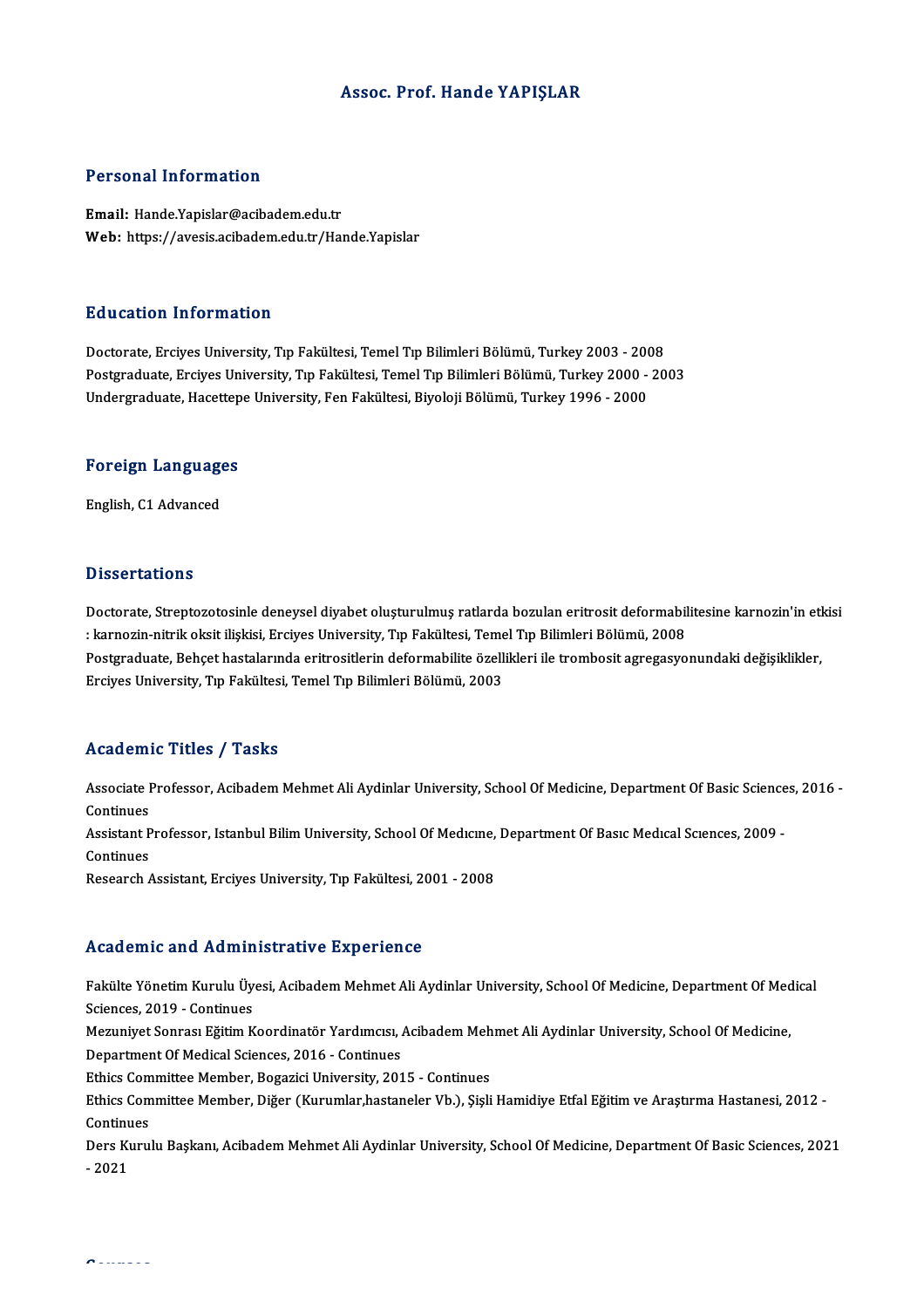### **Lourses**

LOUFSes<br>Physiology II, Undergraduate, 2020 - 2021<br>Firvoloji II, Postaraduate, 2021 - 2022 **Sources**<br>Physiology II, Undergraduate, 2020 - 20<br>Fizyoloji II, Postgraduate, 2021 - 2022<br>Physiology II, Undergraduate, 2020 - 20 Fizyoloji II, Postgraduate, 2021 - 2022<br>Physiology II, Undergraduate, 2020 - 2021 İnflamasyon ve İmmün Sistem, Postgraduate, 2020 - 2021 Physiology, Undergraduate, 2020 - 2021 İnflamasyon ve İmmün Sistem, Postgraduate, 2020 - 2021<br>Physiology, Undergraduate, 2020 - 2021<br>Solunum Sistemi ve Hastalıkları, Undergraduate, 2021 - 2022<br>Kan, Bağısılık ve Kanser Undergraduate, 2021 - 2022 Physiology, Undergraduate, 2020 - 2021<br>Solunum Sistemi ve Hastalıkları, Undergraduate, 2021<br>Kan, Bağışılık ve Kanser, Undergraduate, 2021 - 2022<br>Milmeergeniumalar ve Enfolmiyan, Undergraduate, 202 Kan, Bağışılık ve Kanser, Undergraduate, 2021 - 2022<br>Mikroorganizmalar ve Enfeksiyon, Undergraduate, 2021 - 2022 Kan, Bağışılık ve Kanser, Undergraduate, 20<br>Mikroorganizmalar ve Enfeksiyon, Undergr<br>Physiology II, Undergraduate, 2020 - 2021<br>Physiology II, Undergraduate, 2020 - 2021 Mikroorganizmalar ve Enfeksiyon, Undergr<br>Physiology II, Undergraduate, 2020 - 2021<br>Physiology II, Undergraduate, 2020 - 2021<br>Physiology Undergraduate, 2020 - 2021 Physiology II, Undergraduate, 2020 - 202<br>Physiology II, Undergraduate, 2020 - 202<br>Physiology, Undergraduate, 2020 - 2021<br>Finyoloji II, Undergraduate, 2016 - 2017 Physiology II, Undergraduate, 2020 - 2021<br>Physiology, Undergraduate, 2020 - 2021<br>Fizyoloji-II, Undergraduate, 2016 - 2017 Fizyoloji - I ,Undergraduate,2016 -2017 Fizyoloji,Undergraduate,2016 -2017 Elektronörofizyoloji,Undergraduate,2016 -2017 Physiology-Hematopoietic System, Undergraduate, 2016 - 2017 Endokrin Sistem Fizyolojisi, Postgraduate, 2016 - 2017 Physiology- Hematopoietic System, Undergraduate, 2016 - 2017<br>Endokrin Sistem Fizyolojisi, Postgraduate, 2016 - 2017<br>Physiology Lab- Hematopoietic System, Undergraduate, 2016 - 2017<br>Fizyol Oli Lindergraduate, 2009, 2010, 20 Endokrin Sistem Fizyolojisi, Postgraduate, 2016 - 2017<br>Physiology Lab- Hematopoietic System, Undergraduate, 2016 - 2017<br>FİZYOLOJİ I, Undergraduate, 2009 - 2010, 2010 - 2011, 2011 - 2012, 2012 - 2013, 2013 - 2014, 2014 - 20 Physic<br>FİZYO<br>2016<br>Eigyol FİZYOLOJİ I, Undergraduate, 2009 - 2010, 20<br>2016<br>Fizyoloji I Lab, Undergraduate, 2014 - 2015<br>Fizyoloji II Undergraduate, 2009, 2010, 201 2016<br>Fizyoloji I Lab, Undergraduate, 2014 - 2015<br>Fizyoloji II, Undergraduate, 2009 - 2010, 2010 - 2011, 2011 - 2012, 2012 - 2013, 2013 - 2014, 2014 - 2015 Fizyoloji I Lab, Undergraduate, 2014 - 2015<br>Fizyoloji II, Undergraduate, 2009 - 2010, 2010 - 2011, 2011 - 2012, 2012 - 2013, 201<br>Hastalıkların Fizyopatolojisi, Undergraduate, 2010 - 2011, 2011 - 2012, 2012 - 2013<br>Fizyoloji Fizyoloji II, Undergraduate, 2009 - 2010, 2010 - 2011, 2011 - 2012, 2012 - 2013,<br>Hastalıkların Fizyopatolojisi, Undergraduate, 2010 - 2011, 2011 - 2012, 2012 - 20<br>Fizyoloji Laboratuvarı I, Undergraduate, 2009 - 2010, 2010 Hastalıkların Fizyopatolojisi, Undergraduate, 2010 - 2011, 2011 - 20<br>Fizyoloji Laboratuvarı I, Undergraduate, 2009 - 2010, 2010 - 2011, .<br>Fizyoloji Laboratuvarı II, Undergraduate, 2009 - 2010, 2011 - 2012<br>Mikropiyol Oli PA Fizyoloji Laboratuvarı I, Undergraduate, 2009 - 2010, 2010 - 2011, 2011 - 2<br>Fizyoloji Laboratuvarı II, Undergraduate, 2009 - 2010, 2011 - 2012<br>MİKROBİYOLOJİ PARAZİTOLOJİ, Undergraduate, 2009 - 2010, 2010 - 2011 MİKROBİYOLOJİ PARAZİTOLOJİ, Undergraduate, 2009 - 2010, 2010 - 2011<br>Advising Theses

Advising Theses<br>Yapişlar H., To elucidate the role of neuropeptide W (NPW) in neural invasion and proliferation in pancreatic cancer cell<br>lines, Restanaduste B Bumeyse(Student), 2022 raa vienig virosoo<br>Yapişlar H., To elucidate the role of neuropeptid<br>lines., Postgraduate, R.Rumeysa(Student), 2022<br>Yapıslar H., TNPS ile indüklenen kelit modelinde Yapişlar H., To elucidate the role of neuropeptide W (NPW) in neural invasion and proliferation in pancreatic cancer<br>lines., Postgraduate, R.Rumeysa(Student), 2022<br>Yapışlar H., TNBS ile indüklenen kolit modelinde DHA'nın i lines., Postgraduate, R.Ru<br>Yapışlar H., TNBS ile indü<br>L.Arslan(Student), 2020 L.Arslan(Student), 2020<br>Jury Memberships

Jury Memberships<br>PhD Thesis Monitoring Committee Member, PhD Thesis Monitoring Committee Member, Acıbadem Mehmet Ali Aydınlar<br>Üniversitesi, Fehruary, 2022 PhD Thesis Monitoring Comm<br>Üniversitesi, February, 2022<br>Pesterate Pesterate Ashad PhD Thesis Monitoring Committee Member, PhD Thesis Monitoring Committee M<br>Üniversitesi, February, 2022<br>Doctorate, Doctorate, Acıbadem Mehmet Ali Aydınlar Üniversitesi, January, 2022<br>Doctoral Evamination, Doctoral Evaminati Üniversitesi, February, 2022<br>Doctorate, Doctorate, Acıbadem Mehmet Ali Aydınlar Üniversitesi, January, 2022<br>Doctoral Examination, Doctoral Examination, Sağlık Bilimleri Üniversitesi, August, 2021<br>Doctorate, Doctorate, Marm Doctorate, Doctorate, Acıbadem Mehmet Ali Aydınlar Ün<br>Doctoral Examination, Doctoral Examination, Sağlık Bilin<br>Doctorate, Doctorate, Marmara Üniversitesi, June, 2021

# Doctorate, Doctorate, Marmara Üniversitesi, June, 2021<br>Articles Published in Journals That Entered SCI, SSCI and AHCI Indexes

rticles Published in Journals That Entered SCI, SSCI and AHCI Indexes<br>I. The melatonin MT2 receptor is involved in the anti-apoptotic effects of melatonin in rats with type 2 The melatonin M1<br>The melatonin M1<br>diabetes mellitus<br>VAPISLAR H HACIC The melatonin MT2 receptor is involved in the anti-apo<br>diabetes mellitus<br>YAPIŞLAR H., HACIOSMANOĞLU E., Sarioglu T., Ekmekcioglu C.<br>TISSUE & CELL VRL76, 2022 (Jaunnal Indeved in SCD

diabetes mellitus<br>YAPIŞLAR H., HACIOSMANOĞLU E., Sarioglu T., Ekmekcioglu C.<br>TISSUE & CELL, vol.76, 2022 (Journal Indexed in SCI)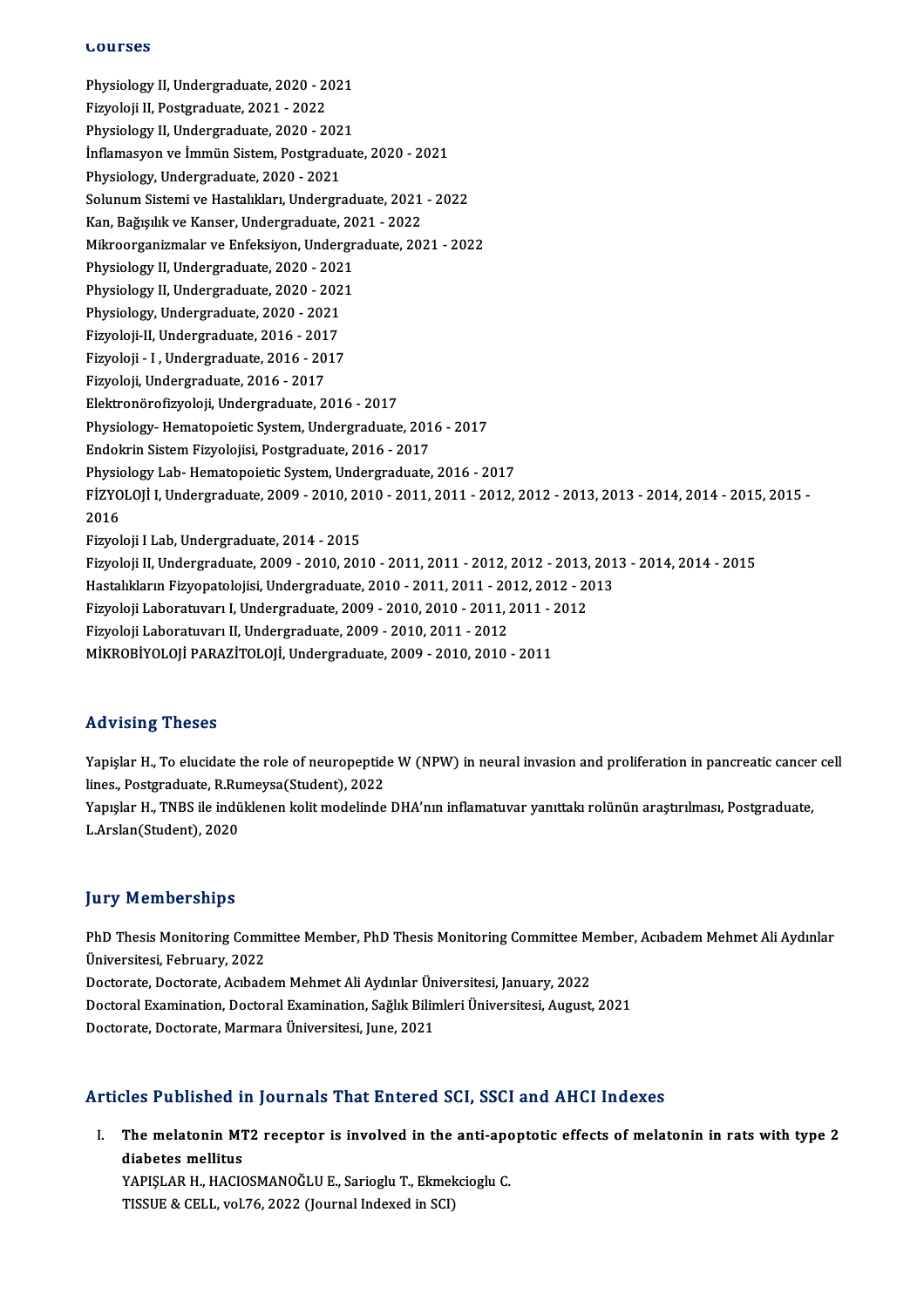| Н.    | Anti-Inflammatory Effects of Melatonin in Rats with Induced Type 2 Diabetes Mellitus                                                                             |
|-------|------------------------------------------------------------------------------------------------------------------------------------------------------------------|
|       | YAPIŞLAR H., HACIOSMANOĞLU E., Sarioglu T., Degirmencioglu S., Sogut I., Poteser M., Ekmekcioglu C.<br>LIFE-BASEL, vol.12, no.4, 2022 (Journal Indexed in SCI)   |
| III.  | Investigation of the Effect of Melatonin and Luzindole on Inflammatory Cytokines in Kidney and                                                                   |
|       | Liver Tissues in Type 2 Diabetes                                                                                                                                 |
|       | YAPIŞLAR H., HACIOSMANOĞLU E., Sarioglu T.                                                                                                                       |
|       | ACTA PHYSIOLOGICA, vol.227, pp.111, 2019 (Journal Indexed in SCI)                                                                                                |
| IV.   | Multidisciplinary Approach to the Team Based Learning                                                                                                            |
|       | YAPIŞLAR H.                                                                                                                                                      |
|       | ACTA PHYSIOLOGICA, vol.227, pp.22, 2019 (Journal Indexed in SCI)                                                                                                 |
| V.    | The Effect of D-Limonene-Rich Citrus Grandis Essential Oil on Proliferation of Colon Cancer Cell Line                                                            |
|       | <b>HCT116</b>                                                                                                                                                    |
|       | Ertosun G. B., Sarioglu T., YAPIŞLAR H.                                                                                                                          |
|       | ACTA PHYSIOLOGICA, vol.227, pp.67, 2019 (Journal Indexed in SCI)                                                                                                 |
| VI.   | Counteraction of Apoptotic and Inflammatory Effects of Adriamycin in the Liver Cell Culture by                                                                   |
|       | Clinopitolite                                                                                                                                                    |
|       | YAPIŞLAR H., Taskin E., Ozdas S., Akin D., Sonmez E.                                                                                                             |
|       | BIOLOGICAL TRACE ELEMENT RESEARCH, vol.170, no.2, pp.373-381, 2016 (Journal Indexed in SCI)                                                                      |
| VII.  | Evaluation of carbapenem resistance using phenotypic and genotypic techniques in                                                                                 |
|       | Enterobacteriaceae isolates                                                                                                                                      |
|       | ŞAHİN K., Tekin A., Ozdas S., Akin D., YAPIŞLAR H., Dilek A. R., Sonmez E.                                                                                       |
|       | ANNALS OF CLINICAL MICROBIOLOGY AND ANTIMICROBIALS, vol.14, 2015 (Journal Indexed in SCI)                                                                        |
| VIII. | Antioxidant effect of carnosine treatment on renal oxidative stress in streptozotocin-induced                                                                    |
|       | diabetic rats                                                                                                                                                    |
|       | YAY A. H., Akkus D., YAPIŞLAR H., BALCIOĞLU E., Sonmez M. F., Ozdamar S.<br>BIOTECHNIC & HISTOCHEMISTRY, vol.89, no.8, pp.552-557, 2014 (Journal Indexed in SCI) |
| IX.   | Nephro-protective effect of granulocyte colony-stimulating factor in streptozotocin induced diabetic                                                             |
|       | rats                                                                                                                                                             |
|       | Erbas O., YAPIŞLAR H., Oltulu F., Yavasoglu A., Aktug H., Taskiran D.                                                                                            |
|       | BIOTECHNIC & HISTOCHEMISTRY, vol.89, no.7, pp.488-496, 2014 (Journal Indexed in SCI)                                                                             |
| Χ.    | Effect of curcumin on hepatic heme oxygenase 1 expression in high fat diet fed rats: is there a                                                                  |
|       | triangular relationship?                                                                                                                                         |
|       | Oner-Iyidogan Y., Tanrikulu-Kucuk S., Seyithanoglu M., Kocak H., ABBASOĞLU S., AYDIN A. F., Beyhan-Ozdas S.,                                                     |
|       | YAPIŞLAR H., TOKER B. N.                                                                                                                                         |
|       | CANADIAN JOURNAL OF PHYSIOLOGY AND PHARMACOLOGY, vol.92, no.10, pp.805-812, 2014 (Journal Indexed in                                                             |
|       | SCI)                                                                                                                                                             |
| XI.   | L-carnosine alters some hemorheologic and lipid peroxidation parameters in nephrectomized rats.                                                                  |
|       | Yapislar H., Taskin E.                                                                                                                                           |
|       | Medical science monitor : international medical journal of experimental and clinical research, vol.20, pp.399-405,                                               |
|       | 2014 (Journal Indexed in SCI)                                                                                                                                    |
| XII.  | Growth hormone deficiency due to sports-related head trauma is associated with impaired cognitive                                                                |
|       | performance in amateur boxers and kickboxers as revealed by P300 auditory event-related                                                                          |
|       | potentials<br>Tanriverdi F., SÜER C., YAPIŞLAR H., KOÇYİĞİT İ., SELÇUKLU A., ÜNLÜHİZARCI K., Casanueva F. F., Kelestimur F.                                      |
|       | CLINICAL ENDOCRINOLOGY, vol.78, no.5, pp.730-737, 2013 (Journal Indexed in SCI)                                                                                  |
| XIII. | Effect of carnosine on erythrocyte deformability in diabetic rats.                                                                                               |
|       | Yapislar H., Aydogan S.                                                                                                                                          |
|       | Archives of physiology and biochemistry, vol.118, pp.265-72, 2012 (Journal Indexed in SCI)                                                                       |
| XIV.  | Biological understanding of the cardiovascular risk associated with major depression and panic                                                                   |
|       | disorder is important                                                                                                                                            |

YAPIŞLAR H., Aydogan S., ÖZÜM Ü.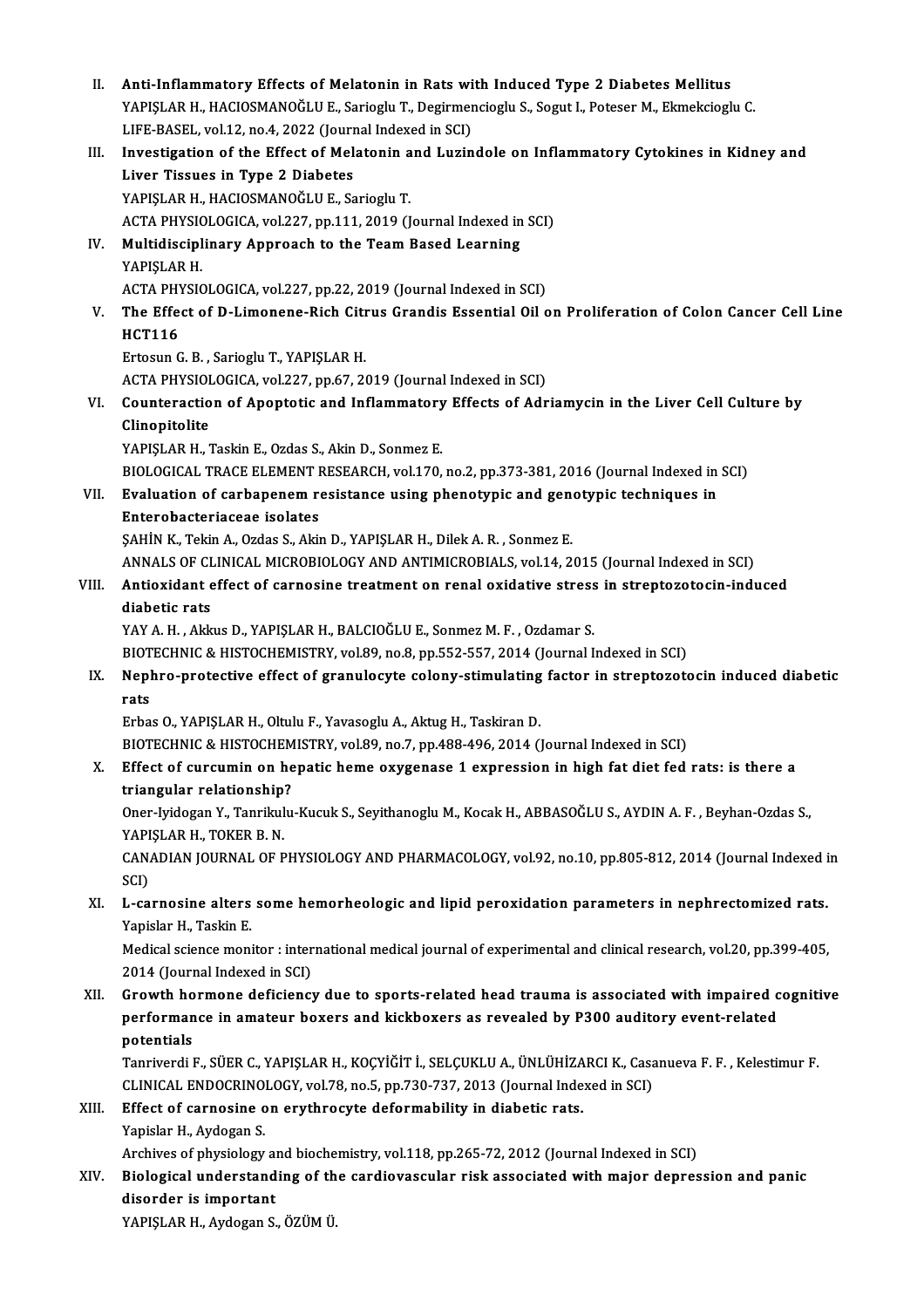INTERNATIONAL JOURNAL OF PSYCHIATRY IN CLINICAL PRACTICE, vol.16, no.1, pp.27-32, 2012 (Journal Indexed<br>in SCD INTERN<br>in SCI)<br>Evelue

- INTERNATIONAL JOURNAL OF PSYCHIATRY IN CLINICAL PRACTICE, vol.16, no.1, pp.27-32, 2012 (Journal Ind<br>in SCI)<br>XV. Evaluation of cognitive performance by using P300 auditory event related potentials (ERPs) in<br>nationts with gr in SCI)<br>Evaluation of cognitive performance by using P300 auditory ever<br>patients with growth hormone (GH) deficiency and acromegaly<br>Tennivendi E, MADISLAR H, Kerees 7, ÜNI ÜHIZARCI K, SÜER G, Kelestin Evaluation of cognitive performance by using P300 auditory event re<br>patients with growth hormone (GH) deficiency and acromegaly<br>Tanriverdi F., YAPIŞLAR H., Karaca Z., ÜNLÜHİZARCI K., SÜER C., Kelestimur F.<br>CROWTH HORMONE & patients with growth hormone (GH) deficiency and acromegaly<br>Tanriverdi F., YAPIŞLAR H., Karaca Z., ÜNLÜHİZARCI K., SÜER C., Kelestimur F.<br>GROWTH HORMONE & IGF RESEARCH, vol.19, no.1, pp.24-30, 2009 (Journal Indexed in SCI) Tanriverdi F., YAPIŞLAR H., Karaca Z., ÜNLÜHİZARCI K., SÜER C., Kelestimur F.<br>GROWTH HORMONE & IGF RESEARCH, vol.19, no.1, pp.24-30, 2009 (Journal Indexed in SCI)<br>XVI. Impaired erythrocytes deformability in H(2)O(2)-induce GROWTH H<br>Impaired e<br>carnosine.<br>Audogan S Impaired erythrocytes deformability is<br>carnosine.<br>Aydogan S., Yapislar H., Artis S., Aydogan B.<br>Clinical hamarbaalagu and migresingulation carnosine.<br>Aydogan S., Yapislar H., Artis S., Aydogan B.<br>Clinical hemorheology and microcirculation, vol.39, pp.93-8, 2008 (Journal Indexed in SCI)<br>Desreesed nitris exide and insteased platelet essussation levels in patien Aydogan S., Yapislar H., Artis S., Aydogan B.<br>Clinical hemorheology and microcirculation, vol.39, pp.93-8, 2008 (Journal Indexed in SCI)<br>XVII. Decreased nitric oxide and increased platelet aggregation levels in patients wi Clinical hemorheology and microcirculation, vo<br>Decreased nitric oxide and increased pla<br>YAPIŞLAR H., Aydogan S., Borlu M., Ascioglu O.<br>THROMPOSIS RESEARCH vol.119 no.4 nn.461 Decreased nitric oxide and increased platelet aggregation levels in patien<br>YAPIŞLAR H., Aydogan S., Borlu M., Ascioglu O.<br>THROMBOSIS RESEARCH, vol.119, no.4, pp.461-465, 2007 (Journal Indexed in SCI)<br>In uitre effects of mo YAPIŞLAR H., Aydogan S., Borlu M., Ascioglu O.<br>THROMBOSIS RESEARCH, vol.119, no.4, pp.461-465, 2007 (Journal Indexed in SCI)<br>XVIII. In vitro effects of melatonin on the filtrability of erythrocytes in SNP-induced oxidative THROMBOSIS RESEARCH, vol.119, n<br>In vitro effects of melatonin on<br>Aydogan S., Yerer M. B. , Yapislar H.<br>Clinical hamarbaclagy and mignagin In vitro effects of melatonin on the filtrability of erythrocytes in SNP-induced oxidative stress.<br>Aydogan S., Yerer M. B. , Yapislar H.<br>Clinical hemorheology and microcirculation, vol.30, no.3-4, pp.317-22, 2004 (Journal Aydogan S., Yerer M. B. , Yapislar H.<br>Clinical hemorheology and microcirculation, vol.30, no.3-4, pp.317-22, 2004 (Journal Indexed in SCI Exp<br>XIX. Lipid peroxidation and deformability of red blood cells in experimental sep Clinical hemorheology and microcir<br>Lipid peroxidation and deforma<br>protective effects of melatonin<br>AVCAN M. B. VARISLAR H. Avdora Lipid peroxidation and deformability of red blood ce<br>protective effects of melatonin<br>AYCAN M. B., YAPIŞLAR H., Aydogan S., Yalcin O., Baskurt O.<br>CLINICAL HEMOPHEOLOCY AND MICROCIPCIJI ATION vol 3 protective effects of melatonin<br>AYCAN M. B. , YAPIŞLAR H., Aydogan S., Yalcin O., Baskurt O.<br>CLINICAL HEMORHEOLOGY AND MICROCIRCULATION, vol.30, no.2, pp.77-82, 2004 (Journal Indexed in SCI)<br>Melatonin ingresses slutathione
	- AYCAN M. B. , YAPIŞLAR H., Aydogan S., Yalcin O., Baskurt O.<br>CLINICAL HEMORHEOLOGY AND MICROCIRCULATION, vol.30, no.2, pp.77-82, 2004 (Journal Indexed in SCI)<br>XX. Melatonin increases glutathione peroxidase activity and def CLINICAL HEMORHEOLOGY AND MICROCIRCULATION, vol.30,<br>Melatonin increases glutathione peroxidase activity an<br>Yerer M., Aydogan S., Yapislar H., Yalcin O., Kuru O., Baskurt O.<br>Journal of ninoal recearch vol.35, nn.138, 9, 200 Journal of pineal research, vol.35, pp.138-9, 2003 (Journal Indexed in SCI)

### Articles Published in Other Journals

I. Evaluation of the Design and Methodology of Applications to the Local Ethics Committee SEET ABINDIED III DENET JOUTHUIB<br>Evaluation of the Design and Methodology of Applications to the Local Ethics Committee<br>Altuntas Y., Yildirmak Z. Y. , Erdogan S., Seckin D., Cerman A. A. , YAPIŞLAR H., Onal G., Elcioglu K. Ev<br>Alt<br>N. Altuntas Y., Yildirmak Z. Y. , Erdogan S., Seckin D., Cerman A. A. , YAPIŞLAR H., Onal G., Elcioglu K., Eren N., O<br>N.<br>MEDICAL BULLETIN OF SISLI ETFAL HOSPITAL, vol.55, no.4, pp.450-456, 2021 (Journal Indexed in ESCI)<br>Diveb

- N.<br>MEDICAL BULLETIN OF SISLI ETFAL HOSPITAL, vol.55, no.4, pp.450-456, 2021 (Journ<br>II. Diyabetin ve karnozinin kemik yapısı ve mineral yoğunluğu üzerine etkileri<br>YAYA H. BALCIQĞLUE YAPISLAR H. ÖZDAMAR S MEDICAL BULLETIN OF SISLI ETFAL HOSPITAL, vol.55, no.4, pp.450-456, 2021 (Journal Indexed in ESCI)<br>Diyabetin ve karnozinin kemik yapısı ve mineral yoğunluğu üzerine etkileri<br>YAY A. H. , BALCIOĞLU E., YAPIŞLAR H., ÖZDAMAR S Diyabetin ve karnozinin kemik yapısı ve mineral yoğunluğu üzerine etkileri<br>YAY A. H. , BALCIOĞLU E., YAPIŞLAR H., ÖZDAMAR S.<br>Erciyes Üniversitesi Sağlık Bilimleri Dergisi, 2013 (Other Refereed National Journals)<br>Altanad Eu YAY A. H. , BALCIOĞLU E., YAPIŞLAR H., ÖZDAMAR S.<br>Erciyes Üniversitesi Sağlık Bilimleri Dergisi, 2013 (Other Refereed National Journals)<br>III. Altered Erythrocyte deformability and antioxidant status in patients with Schizo
- Erciyes Ünive<br>Altered Ery<br>YAPIŞLAR H.<br>Marmara Ma Altered Erythrocyte deformability and antioxidant s<br>YAPIŞLAR H.<br>Marmara Medical Journal, 2012 (Journal Indexed in ESCI)<br>Peheet bastalığında artan eksidetif stresin enitresit YAPIŞLAR H.<br>Marmara Medical Journal, 2012 (Journal Indexed in ESCI)<br>IV. Behçet hastalığında artan oksidatif stresin eritrosit deformabilitesi üzerine etkisi

- YAPIŞLAR H., AYDOĞAN S., aşçıoğlu ö. Behçet hastalığında artan oksidatif stresin eritrosit de<br>YAPIŞLAR H., AYDOĞAN S., aşçıoğlu ö.<br>Erciyes Tıp Dergisi, 2006 (Other Refereed National Journals)<br>Behçet hastalığının aktif ve remisyon dönemlerinde tr YAPIŞLAR H., AYDOĞAN S., aşçıoğlu ö.<br>Erciyes Tıp Dergisi, 2006 (Other Refereed National Journals)<br>V. Behçet hastalığının aktif ve remisyon dönemlerinde trombosit agregasyonundaki değişiklikler<br>VARISLAR H. AYDOĞAN S. Assı
- Erciyes Tıp Dergisi, 2006 (Other Refer<br>**Behçet hastalığının aktif ve remisy**<br>YAPIŞLAR H., AYDOĞAN S., Aşçıoğlu Ö.<br>Freives Üniversitesi Soğlu, Bilimleri De Behçet hastalığının aktif ve remisyon dönemlerinde trombosit agregasyonu<br>YAPIŞLAR H., AYDOĞAN S., Aşçıoğlu Ö.<br>Erciyes Üniversitesi Sağlık Bilimleri Dergisi, 2003 (Other Refereed National Journals) Erciyes Üniversitesi Sağlık Bilimleri Dergisi, 2003 (Other Refereed National Journals)<br>Books & Book Chapters

I. Digestion and absoprtion in the gastroinestinal tract Na & Book<br>Digestion<br>Yapişlar H.

Digestion and absoprtion in the gastroinestinal tract<br>Yapişlar H.<br>in: Guyton&Hall Medical Physiology, Berrak Çağlayan Yeğen,İnci Alican,Zeynep Solakoğlu, Editor, Elsevier Science, Yapişlar H.<br>in: Guyton&Hall Medical Physiology, Berrak Çağl<br>Oxford/Amsterdam , İstanbul, pp.823-833, 2021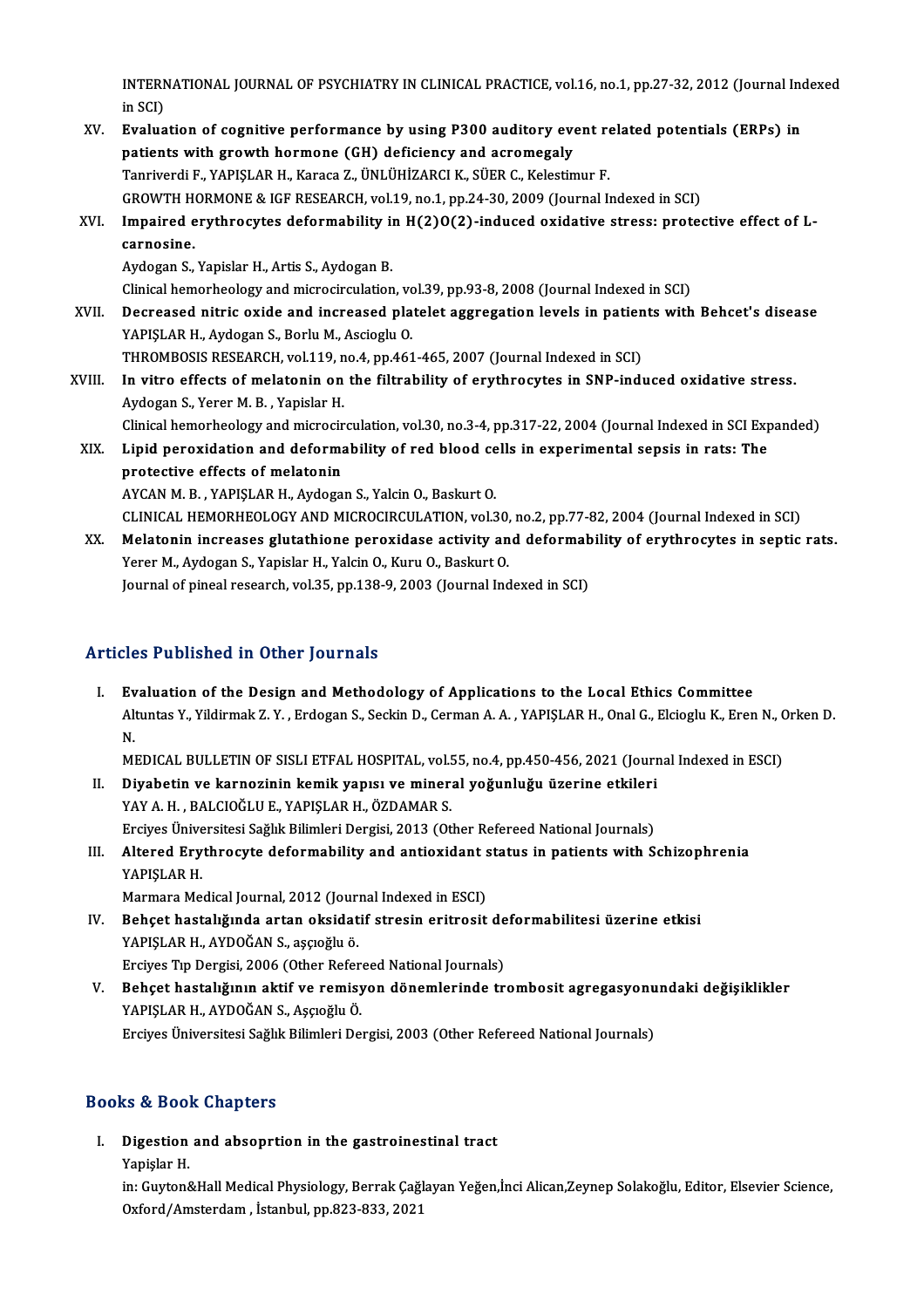# II. Physiology at a Glance<br>Venylon H (Editor)

Physiology at a Gl<br>Yapışlar H. (Editor)<br>İstanbul Madikal Ya Yapışlar H. (Editor)<br>İstanbul Medikal Yayıncılık, İstanbul, 2019

# Yapışlar H. (Editor)<br>İstanbul Medikal Yayıncılık, İstanbul, 2019<br>III. Chapter 11, Smell & Amp; Taste. Bölüm 11,Koku & Amp; Tat.<br>CANPOLATS, AĞAR E. AYVILDIZ M. AYAR A. ÖZTÜRKL, YECEN E CANPOLAT S., AĞAR E., AYYILDIZ M., AYAR A., ÖZTÜRK L., YEGEN B., KELLE M., DOLU N., KILIÇ E., ERMUTLU M. N. ,<br>et al Chap<br>CANI<br>et al.<br>in: Ca

CANPOLAT S., AĞAR E., AYYILDIZ M., AYAR A., ÖZTÜRK L., YEGEN B., KELLE M., DOLU N., KILIÇ E., ERMUTLU M. N<br>et al.<br>in: Ganong's Review of Medical Physiology 25 Ed. Ganong'un Tıbbi Fizyolojisi 25 Basım., Ümmühan İşoğlu Alkaç et al.<br>in: Ganong's Review of Medical Physiology 25 Ed. Ganong'un Tıbbi Fizyolo<br>Numan Ermutlu, Editor, Nobel Tıp Kitabevleri, İstanbul, pp.217-226, 2019<br>Heart as Pump Numan Ermutlu, Editor, Nobel Tıp Kitabevleri, İstanbul, pp.217-226, 2019

## IV. Heart as Pump

Heart as Pump<br>Yapişlar H.<br>in: Ganong's Review of Medical Physiology, Ummuhan Isoglu Alkac,Numan Ermutlu, Editor, Nobel Yayınevi,<br>İstanbul, pp.537,553,2018 Yapişlar H.<br>in: Ganong's Review of Med<br>İstanbul, pp.537-553, 2018<br>Kök büçne ve kök büçne İstanbul, pp.537-553, 2018<br>Kök hücre ve kök hücre tedavisi<br>YAPIŞLAR H., DÜNDAR M., Bayramov R., Bayramov Korkmaz K.<br>in: Güncel biyatelmeleji ve uvgulamaları. Munis Dünder, Haydet

V. Kök hücre ve kök hücre tedavisi

in: Güncel biyoteknoloji ve uygulamaları, Munis Dündar, Haydar Bağış, Editor, Mgrup Matbaacılık, Kayseri, pp.81-<br>95, 2018 YAPIŞLAF<br>in: Güncel<br>95, 2018<br>Kalp dan in: Güncel biyoteknoloji ve uygulamaları, Munis Dündar, Haydar Bağış, Editor, Mgrup Matbaacılık, Kayseri, pp.8<br>95, 2018<br>VI. Kalp damar sistemi, Kan ve Dolaşım, Kardiyovasküler Düzenleme Mekanizmaları, Özel Bölgelerde<br>Delas

# 95, 2018<br>Kalp dam<br>Dolaşım<br><sup>Vonselar H</sup> Kalp dam<mark>:</mark><br>Dolaşım<br>Yapışlar H.<br>in: Linning

D**olaşım**<br>Yapışlar H.<br>in: Lippincott Fizyoloji, Ümmühan İşoğlu-Alkaç,M. Numan Ermutlu,Bayram Yılmaz, Editor, Nobel Yayın Dağıtım,<br>İstanbul, np.314,263, 2013 Yapışlar H.<br>in: Lippincott Fizyoloji, Ümn<br>İstanbul, pp.214-263, 2013<br>Kalp damar sistemi, Kan in: Lippincott Fizyoloji, Ümmühan İşoğlu-Alkaç,M. Numan Ermutlu,Bayram Yılmaz, Editor, Nobel Yayın Dağıtım,<br>İstanbul, pp.214-263, 2013<br>VII. Kalp damar sistemi, Kan ve Dolaşım, Kardiyovasküler Düzenleme Mekanizmaları, Özel

## İstanbul, pp.214-263, 2013<br>Kalp damar sistemi, Kan<br>Dolaşım<br>YAPISLAR H. VII. Kalp damar sistemi, Kan ve Dolaşım, Kardiyovasküler Düzenleme Mekanizmaları, Özel Bölgelerde

in: Lippincott Fizyoloji, Ümmühan İşoğlu-Alkaç, M. Numan Ermutlu, Bayram Yılmaz, Editor, Nobel, pp.214-263, 2013

### Refereed Congress / Symposium Publications in Proceedings

efereed Congress / Symposium Publications in Proceedings<br>I. Hippocampal apoptosis, neurogenesis suppression, BDNF, TrkB, CREB expression in depressed<br>fomale and male nate fect congress) by<br>Hippocampal apoptos<br>female and male rats Hippocampal apoptosis, neurogenesis suppression, BDNF, TrkB, CREB exp<br>female and male rats<br>GÖLGELİ A., Ozdiraz K.Y. , Degirmencioglu S., YAPIŞLAR H., YAY A. H. , Bakkaloglu U.<br>22nd Congress of the European Collage of Nouro

female and male rats<br>GÖLGELİ A., Ozdiraz K. Y. , Degirmencioglu S., YAPIŞLAR H., YAY A. H. , Bakkaloglu U.<br>32nd Congress of the European-College-of-Neuropsychopharmacology (ECNP), Copenhagen, Denmark, 7 - 10<br>Sentember 2019 GÖLGELİ A., Ozdiraz K. Y.<br>32nd Congress of the Eu<br>September 2019, vol.29<br>TNPS ile İndüldenen k 32nd Congress of the European-College-of-Neuropsychopharmacology (ECNP), Copenhagen, Denmark, 7 -<br>September 2019, vol.29<br>II. TNBS ile İndüklenen Kolit Modelinde Dokosaheksaenoik Asit (DHA)'nın İnflamatuvar Yanıttaki<br>Pelünü

September 2019, vol.29<br>TNBS ile İndüklenen K<br>Rolünün Araştırılması<br>ARSLAN ARITÜRKLE CİL TNBS ile İndüklenen Kolit Modelinde Dokosaheksaenoik Asit (DHA)'nın İnflama<br>Rolünün Araştırılması<br>ARSLAN ARITÜRK L., ÇİLİNGİR S., KOLGAZİ M., AÇIKEL ELMAS M., ARBAK S., YAPIŞLAR H.<br>Türk Eiryolejik Bilimler Derneği 45, Hlus

Rolünün Araştırılması<br>ARSLAN ARITÜRK L., ÇİLİNGİR S., KOLGAZİ M., AÇIKEL ELMAS M., ARBAK S., YAPIŞLAR H.<br>Türk Fizyolojik Bilimler Derneği 45. Ulusal Fizyoloji Kongresi, Turkey, 31 October - 03 November 2019 ARSLAN ARITÜRK L., ÇİLİNGİR S., KOLGAZİ M., AÇIKEL ELMAS M., ARBAK S., YAPIŞLAR H.<br>Türk Fizyolojik Bilimler Derneği 45. Ulusal Fizyoloji Kongresi, Turkey, 31 October - 03 November 2019<br>III. Novel indoline derivatives induc

# Türk Fizyolojik<br>Novel indolir<br>target genes<br><sup>Vonselar H</sup> Novel ind<br>target gen<br>Yapışlar H.<br>2019 NCPI target genes<br>Yapışlar H.<br>2019 NCRI Cancer Conference, Glasgow, United Kingdom, 3 - 05 November 2019, pp.55<br>Melatenin, Attenuates Inflammatery, Gytakines in Kidney and Liver of Tyne 2, P

## Yapışlar H.<br>2019 NCRI Cancer Conference, Glasgow, United Kingdom, 3 - 05 November 2019, pp.55<br>IV. Melatonin Attenuates Inflammatory Cytokines in Kidney and Liver of Type 2 Diabetes Mellitus<br>Indused Pats : The Pele of MT3 P 2019 NCRI Cancer Conference, Glasgow, United<br>Melatonin Attenuates Inflammatory Cytok<br>Induced Rats : The Role of MT2 Receptor<br><sup>Voniclor H</sup> Melatonin<br>Induced R<br>Yapışlar H.<br>45 Hlucel I 1 Induced Rats : The Role of MT2 Receptor<br>1995 - Yapışlar H.<br>45. Ulusal Fizyoloji Kongresi, Aydın, Turkey, 31 October - 03 November 2019, pp.116

## Yapışlar H.<br>45. Ulusal Fizyoloji Kongresi, Aydın, Turkey, 31 October - 03 November 2019, pp.116<br>V. Investigation the Role of Docosahexaenoic Acid (DHA) in Inflammatory Response in TNBS-Induced<br>Colitic Model 45. Ulusal Fizyo<br>Investigation<br>Colitis Model<br><sup>Vonselen H</sup> I<mark>nvestigat</mark><br>Colitis Mo<br>Yapışlar H.<br>45 Hlucel I 6 <mark>Colitis Model</mark><br>1991-Yapışlar H.<br>45. Ulusal Fizyoloji Kongresi, Aydın, Turkey, 31 October - 03 November 2019, pp.119

VI. Takıma Dayalı Öğrenme YöntemininMultidisipliner Yaklaşımla Kullanımı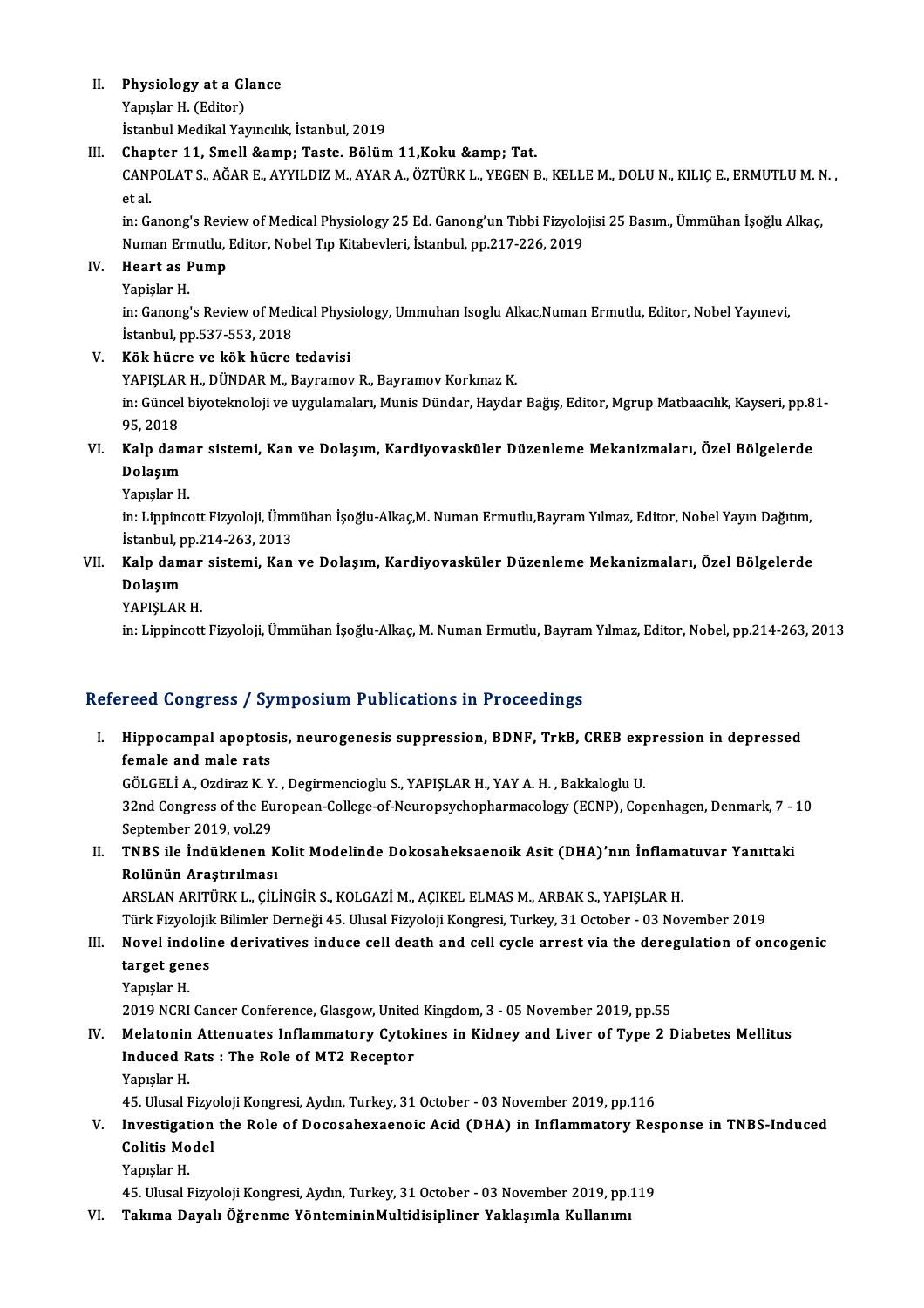YAPIŞLAR H. 45.UlusalFizyolojiKongresi,Turkey,31October -03November 2019 YAPIŞLAR H.<br>45.Ulusal Fizyoloji Kongresi, Turkey, 31 October - 03 November 2019<br>VII. Takıma Dayalı Öğrenme YöntemininMultidisipliner Yaklaşımla Kullanımı<br>VARISLAR H 45.Ulusal Fizy<br>Takıma Day<br>YAPIŞLAR H.<br>45 Ulusal Firm Takıma Dayalı Öğrenme YöntemininMultidisipliner Yaklaşımla<br>YAPIŞLAR H.<br>45.Ulusal Fizyoloji Kongresi, Turkey, 31 October - 03 November 2019<br>Akut Tek Seferlik Yüzme Eszersizinin Farelerde Dauranıs Bara YAPIŞLAR H.<br>45.Ulusal Fizyoloji Kongresi, Turkey, 31 October - 03 November 2019<br>VIII. Akut Tek Seferlik Yüzme Egzersizinin Farelerde Davranış Parametreleri, Beyin Kaynaklı Nörotrofik<br>Faktör (Bdnf) ve Astrosit Aktivites 45.Ulusal Fizyoloji Kongresi, Turkey, 31 October - (<br>Akut Tek Seferlik Yüzme Egzersizinin Fareler<br>Faktör (Bdnf) ve Astrosit Aktivitesine Etkisi<br>CÖLCELLA, YABISLAR H, DEČİRMENCİQÖLLI S, V. Akut Tek Seferlik Yüzme Egzersizinin Farelerde Dav<br>Faktör (Bdnf) ve Astrosit Aktivitesine Etkisi<br>GÖLGELİ A., YAPIŞLAR H., DEĞİRMENCİOĞLU S., YAY A. H.<br>Hluclararesi Ersiyes Bilimsel Arastırmalar Konsresi 26, 2 Faktör (Bdnf) ve Astrosit Aktivitesine Etkisi<br>GÖLGELİ A., YAPIŞLAR H., DEĞİRMENCİOĞLU S., YAY A. H.<br>Uluslararası Ercives Bilimsel Arastırmalar Kongresi, 26 - 28 April 2019 GÖLGELİ A., YAPIŞLAR H., DEĞİRMENCİOĞLU S., YAY A. H.<br>Uluslararası Erciyes Bilimsel Araştırmalar Kongresi, 26 - 28 April 2019<br>IX. D-limonen Bakımından Zengin Citrus Grandis Uçucu Yağının, HCT116 Kolon Kanseri Hücre Hat Uluslararası Erciyes Bilimsel<br>D-limonen Bakımından Zeı<br>Proliferasyona Olan Etkisi<br><sup>Vanıclar H</sup> D-li<mark>moner</mark><br>Proliferas<br>Yapışlar H.<br>45 Hlusel E Proliferasyona Olan Etkisi<br>Yapışlar H.<br>45. Ulusal Fizyoloji Kongresi, Aydın, Turkey, 31 October - 03 November 2019, pp.72 Yapışlar H.<br>45. Ulusal Fizyoloji Kongresi, Aydın, Turkey, 31 October - 03 November<br>X. Fizyoloji Eğitiminde Aktif Öğrenme Yöntemlerinin Kullanılması<br>Yapıslan H 45. Ulusal I<br>Fizyoloji I<br>Yapışlar H.<br>45. Ulusal I Fizyoloji Eğitiminde Aktif Öğrenme Yöntemlerinin Kullanılması<br>Yapışlar H.<br>45. Ulusal Fizyoloji Kongresi, Aydın, Turkey, 31 October - 03 November 2019, pp.27<br>DEPRESYON MODELİ OLUSTURLU AN DİSİ VE ERKEKEARELERDE REVIN DO Yapışlar H.<br>45. Ulusal Fizyoloji Kongresi, Aydın, Turkey, 31 October - 03 November 2019, pp.27<br>XI. DEPRESYON MODELİ OLUŞTURULAN DİŞİ VE ERKEKFARELERDE BEYİN DOKUSUNDA<br>HİSTOKİMYASAL VEBİYOKİMYASAL ANALİZLER 45. Ulusal Fizyoloji Kongresi, Aydın, Turkey, 31 Octobel<br>DEPRESYON MODELİ OLUŞTURULAN DİŞİ VE ERI<br>HİSTOKİMYASAL VEBİYOKİMYASAL ANALİZLER<br>CÖLCELLA, YAZSAR ÖZDRƏLI NAPISLAR H. YAVA H GÖLGELİ A., yazgan özdıraz k., YAPIŞLAR H., YAY A. H. HİSTOKİMYASAL VEBİYOKİMYASAL ANALİZLER<br>GÖLGELİ A., yazgan özdıraz k., YAPIŞLAR H., YAY A. H.<br>Uluslararası hipokrat tıp ve sağlık bilimleri kongresi, 1 - 03 March 2019<br>The rele of lugindele in the entiinflemmatery effect of XII. The role of luzindole in the antiinflammatory effect of melatonin in the kidney of the rats with type 2 diabetes mellitus Uluslararası hipokra<br>The role of luzind<br>diabetes mellitus<br>YAPISLAP H. HACIG YAPIŞLAR H., HACIOSMANOĞLU E., Sarıoğlu T. diabetes mellitus<br>YAPIŞLAR H., HACIOSMANOĞLU E., Sarıoğlu T.<br>13th Multinational Congress on Microscopy, 24 - 29 September 2017<br>Penev hawwanı fizyolojisi XIII. Deney hayvanı fizyolojisi<br>YAPIŞLAR H. 13th Multinat<br>Deney hayv<br>YAPIŞLAR H.<br>Poğazici Üniv BoğaziçiÜniversitesideneyhayvanı sertifikasıkursu, İstanbul,Turkey,15 September 2017 YAPIŞLAR H.<br>Boğaziçi Üniversitesi deney hayvanı sertifikası kursu, İstanbul, Turkey, 15 September 2017<br>XIV. Possible relationship between reboxetine and neuropeptide Y (NPY) signalling in neuron cell culture<br>Xonislar H Boğaziçi Üniversitesi deney hayvanı ser<br>Possible relationship between reb<br>Yapislar H., Haciosmanoglu E., Ozdas S.<br>20th Congress of the European Collegs Possible relationship between reboxetine and neuropeptide Y (NPY) signalling in neuron cell culture<br>Yapislar H., Haciosmanoglu E., Ozdas S.<br>29th Congress of the European-College-of-Neuropsychopharmacology (ECNP), Vienna, A Yapislar H., H<br>29th Congres<br>2016, vol.26<br>Investisatio 29th Congress of the European-College-of-Neuropsychopharmacology (ECNP), Vienna, Aus<br>2016, vol.26<br>XV. Investigation of apoptotic effects of melatonin in H2O2 induced glioma cell lines<br>Nonplan H 2016, vol.2<br>Investigat<br>Yapışlar H.<br>Microssobu Investigation of apoptotic effects of melatonin in H2O2 induced gliom:<br>Yapışlar H.<br>Microscoby Congress 2013, Regensburg, Germany, 25 - 30 August 2013, pp.57<br>Investigation of Apontatic Effects of Melatonin in H2O2 Indused C Yapışlar H.<br>Microscoby Congress 2013, Regensburg, Germany, 25 - 30 August 2013, pp.57<br>XVI. Investigation of Apoptotic Effects of Melatonin in H2O2 Induced Glioma Cell Lines<br>Vanylar H Microscoby<br>I<mark>nvestigat</mark><br>Yapışlar H.<br>Microscoby Investigation of Apoptotic Effects of Melatonin in H2O2 Induced Gliom<br>Yapışlar H.<br>Microscoby Congress 2013, Regensburg, Germany, 25 - 30 August 2013, pp.57<br>Melatonin's effect on inflammatory sytokines in exidative stress i Yapışlar H.<br>Microscoby Congress 2013, Regensburg, Germany, 25 - 30 August 2013, pp.57<br>XVII. Melatonin's effect on inflammatory cytokines in oxidative stress induced PC12 cells<br>Xapislar H. Ozdas S. Akin D. Excer M Microscoby Congress 2013, Regensbu<br>Melatonin's effect on inflammator<br>Yapislar H., Ozdas S., Akin D., Ersoz M.<br>29th Congress of the Eoderation of E. Melatonin's effect on inflammatory cytokines in oxidative stress induced PC12 cells<br>Yapislar H., Ozdas S., Akin D., Ersoz M.<br>38th Congress of the Federation-of-European-Biochemical-Societies (FEBS), Saint Peter, Guernsey A Yapislar H., Ozdas S., Akin D., Er<br>38th Congress of the Federatio<br>- 11 July 2013, vol.280, pp.419<br>The effect of melatenin on t

# 38th Congress of the Federation-of-European-Biochemical-Societies (FEBS), Saint Peter, Guernsey And Ale<br>- 11 July 2013, vol.280, pp.419<br>XVIII. The effect of melatonin on CaMKII protein levels in glioma cells at oxidative s - 11 July 2013, vol.280, pp.4:<br>The effect of melatonin o<br>Yapislar H., Ozdas S., Akin D.<br>22nd UIPMP Congress (27th The effect of melatonin on CaMKII protein levels in glioma cells at oxidative stress concernational and the Vari<br>22nd IUBMB Congress/37th FEBS Congress, Sevilla, Spain, 4 - 09 September 2012, vol.279, pp.222<br>Divebetli Stea

- Yapislar H., Ozdas S., Akin D.<br>22nd IUBMB Congress/37th FEBS Congress, Sevilla, Spain, 4 09 September 2012, vol.279, pp.222<br>XIX. Diyabetli Sıçanların Karaciğer Dokusundaki Histolojik Değişiklikler Uzerine Karnozinin Etki 22nd IUBMB Congress/37th FEBS Congress, Sevilla, Spain, 4 - 09 September 2012, vol.279, pp.222<br>Diyabetli Sıçanların Karaciğer Dokusundaki Histolojik Değişiklikler Uzerine Karnozinin Et<br>BALCIOĞLU E., YAY A. H. , YAPIŞLAR H. Diyabetli Sıçanların Karaciğer Dokusundaki Histolojik Değişiklikler<br>BALCIOĞLU E., YAY A. H. , YAPIŞLAR H., KARABULUT D., LEKESİZCAN A., SÖN<br>XI. National Histology and Embryology Congress, Turkey, 16 - 19 May 2012<br>Divebetli BALCIOĞLU E., YAY A. H. , YAPIŞLAR H., KARABULUT D., LEKESİZCAN A., SÖNMEZ M. F. , ÖZDAMAR S.<br>XI. National Histology and Embryology Congress, Turkey, 16 - 19 May 2012<br>XX. Diyabetli Sıcanların Bobrek Dokusundaki Hasar v
- XI Natio<br><mark>Diyabet</mark><br>Etkileri<br><sup>VAV A H</sup> Diyabetli Sıcanların Bobrek Dokusundaki Hasar ve eNOS Gmmünreaktivite<br>Etkileri<br>YAY A. H. , BALCIOĞLU E., KARABULUT D., YAPIŞLAR H., ÖZDAMAR S., SÖNMEZ M. F.<br>YI National Histology ond Embryology Congress Tyrkey, 16, 19 Mey

Etkileri<br>YAY A. H. , BALCIOĞLU E., KARABULUT D., YAPIŞLAR H., ÖZDAMAR S., SÖNMEZ M. F.<br>XI. National Histology and Embryology Congress, Turkey, 16 - 19 May 2012